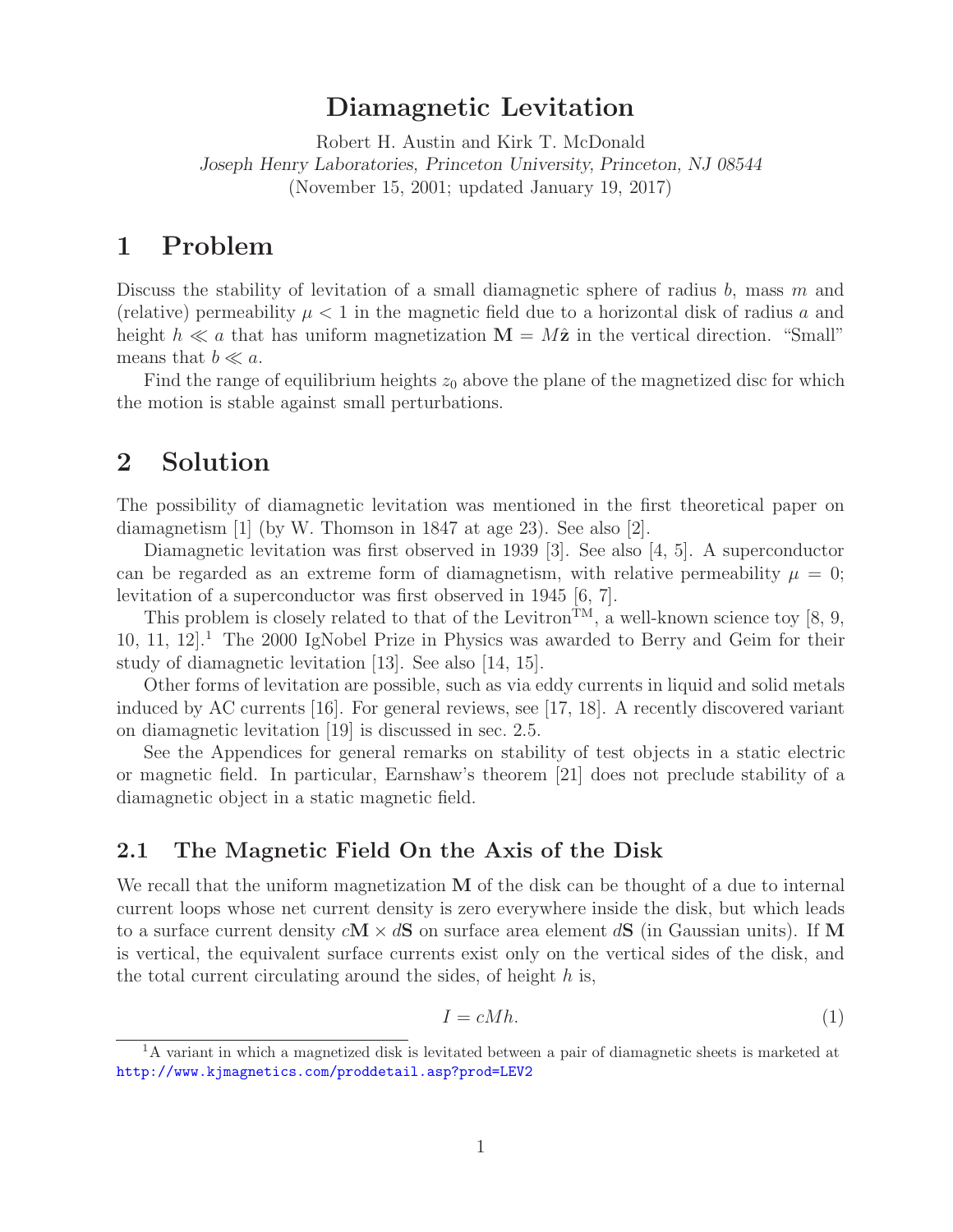When height h is much less than the radius a of the disk, this current can be thought of as a line current when calculating the magnetic field.

The magnetic field on the axis of the disk is readily calculated using the Biot-Savart law,

$$
B_z(0, z) = \frac{I}{c} \oint \frac{(d\mathbf{l} \times \mathbf{r})|_z}{r^3} = \frac{2\pi a I}{c} \frac{a}{r^3} = \frac{2\pi a^2 h M}{(a^2 + z^2)^{3/2}}.
$$
 (2)

#### **2.2 The Induced Magnetic Moment of the Diamagnetic Sphere**

In the presence of an external magnetic field the diamagnetic sphere takes on a magnetic moment **m**. In the present problem the radius of the sphere b is small compared to that of the characteristic spatial extent a of the magnetic field, so we take the external field to be uniform over the sphere.

We recall that the magnetization density **M** of a permeable sphere is uniform when the sphere is placed in a uniform external magnetic field. The magnetic moment **m** is related to the magnetization density by,

$$
\mathbf{m} = \frac{4\pi}{3}b^3 \mathbf{M}.\tag{3}
$$

We also recall that the self magnetic field inside a uniform magnetized sphere is uniform, and that the self magnetic field outside the sphere is just that of the dipole  $\mu$ .

One way to relate these quantities is to imagine the uniform magnetization **m** as causing (or being caused by) a surface density  $\sigma = \mathbf{M} \cdot \hat{\mathbf{n}}$  of magnetic poles. Then, if we consider a Gaussian pillbox that encloses a small "polar cap" on the magnetized sphere, we learn that the self field **H** obeys,

$$
H_{\text{out}}(\text{pole}) - H_{\text{in}} = 4\pi\sigma = 4\pi M = \frac{3}{b^3} |\mathbf{m}|.
$$
 (4)

The self field outside the sphere is the dipole form,

$$
\mathbf{H}_{\text{out}} = \frac{3(\mathbf{m} \cdot \hat{\mathbf{r}})\hat{\mathbf{r}} - \mathbf{m}}{r^3},\tag{5}
$$

so the self field just above the pole is,

$$
H_{\text{out}}(\text{pole}) = \frac{2\left|\mathbf{m}\right|}{b^3}.\tag{6}
$$

Hence, eq. (4) tells us that,

$$
\mathbf{H}_{\rm in} = -\frac{\mathbf{m}}{b^3}.\tag{7}
$$

The internal self magnetic field **B** is also uniform, and is related by (in Gaussian units),

$$
\mathbf{B}_{\rm in} = \mathbf{H}_{\rm in} + 4\pi \mathbf{M} = \mathbf{H}_{\rm in} + \frac{3\mathbf{m}}{b^3} = \frac{2\mathbf{m}}{b^3}.
$$
 (8)

The total fields inside the sphere are the sum of the internal fields and the external fields,

$$
\mathbf{B} = \mathbf{B}_{ext} + \mathbf{B}_{in} = \mathbf{B}_{ext} + \frac{2m}{b^3}, \qquad \mathbf{H} = \mathbf{H}_{ext} + \mathbf{H}_{in} = \mathbf{B}_{ext} - \frac{m}{b^3}, \tag{9}
$$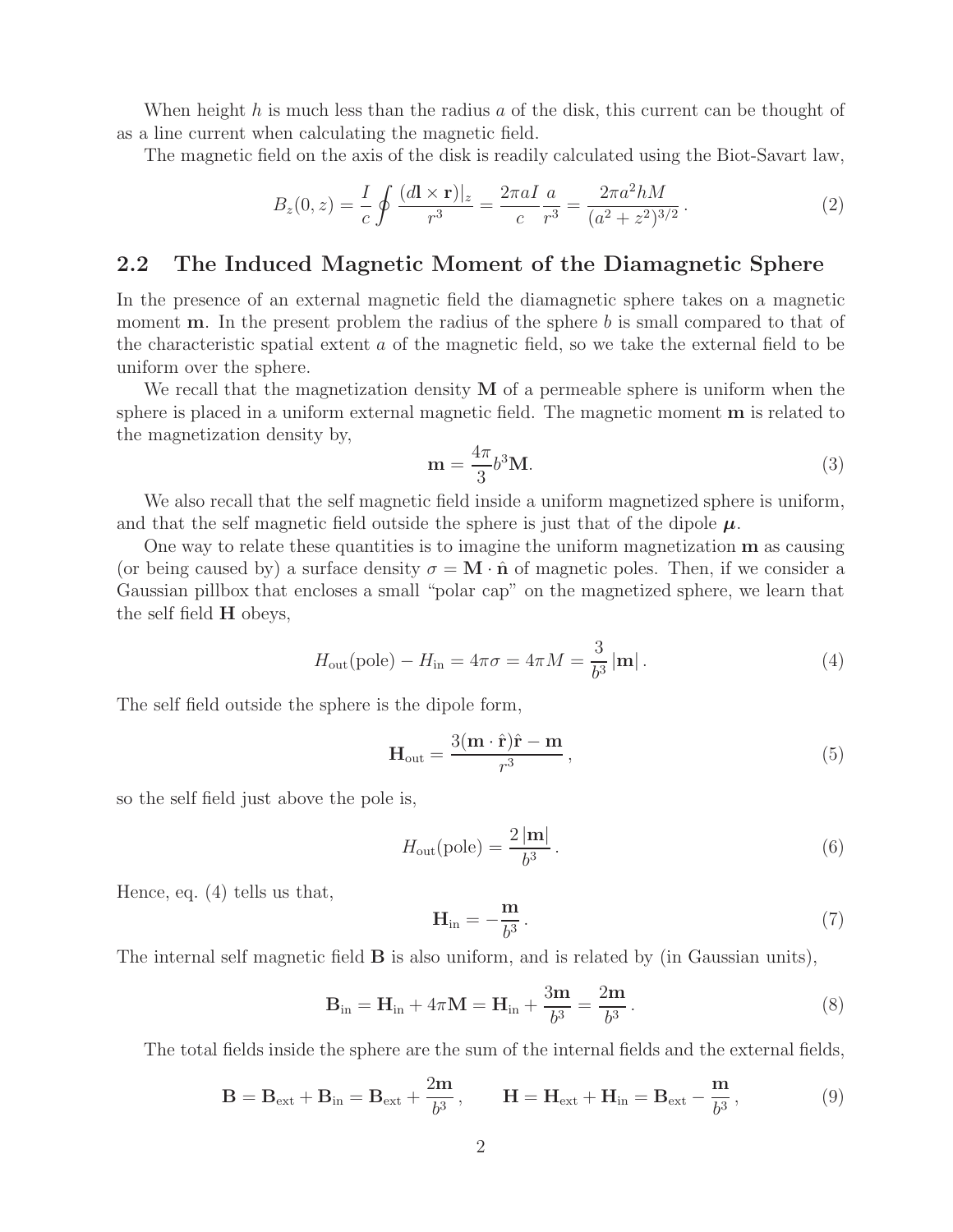since the external field obeys  $\mathbf{B}_{ext} = \mathbf{H}_{ext}$ . Inside the permeable sphere we have  $\mathbf{B} = \mu \mathbf{H}$ , where  $\mu$  is the (relative) magnetic permeability, so,

$$
\mathbf{B}_{\text{ext}} + \frac{2\mathbf{m}}{b^3} = \mu \left( \mathbf{B}_{\text{ext}} - \frac{\mathbf{m}}{b^3} \right) . \tag{10}
$$

Thus, the magnetic moment of the sphere is,

$$
\mathbf{m} = \frac{\mu - 1}{\mu + 2} b^3 \mathbf{B}_{\text{ext}}.\tag{11}
$$

For a diamagnetic sphere,  $\mu < 1$ , so the induced magnetic moment is opposite in direction to that of the external field, as is to be expected from Lenz' law.

#### **2.3 Conditions for Stability**

To discuss the center of mass motion, we construct a potential energy  $U(r, z)$ . Then at an equilibrium point  $\mathbf{F} = -\nabla U = 0$ , and the equilibrium is stable only if the energy increases for any small departure from equilibrium, *i.e.*, only if the second spatial derivatives are positive at the equilibrium.

The gravitational potential energy is just  $mgz$ , taking the z-axis as vertically upwards. The potential energy of a permeable object with magnetic dipole moment **m** (and no remnant magnetization) at rest in an external magnetic field **B** is  $-\mathbf{m} \cdot \mathbf{B}/2$  (rather than  $-\mathbf{m} \cdot \mathbf{B}$ as for a "permanent" magnetic moment). See, for example, sec. B.6 of [22]. In the present case, the moment is induced by the field according to eq. (11), so,

$$
U(r,z) = mgz - \frac{\mathbf{m} \cdot \mathbf{B}(r,z)}{2} = mgz - \frac{1}{2}\frac{\mu - 1}{\mu + 2}B^2(r,z).
$$
 (12)

For a circularly symmetric field,  $\mathbf{B}(r, z)$ , the equilibrium points will be on the z-axis of symmetry, and the condition that  $(0, z_0)$  be an equilibrium point is,<sup>2</sup>

$$
F_z = -\frac{\partial U(0, z_0)}{\partial z} = 0 = -mg + \frac{1}{2}\frac{\mu - 1}{\mu + 2}\frac{\partial B^2(0, z_0)}{\partial z},
$$
\n(13)

$$
F_r = -\frac{\partial U(0, z_0)}{\partial r} = 0 = \frac{1}{2} \frac{\mu - 1}{\mu + 2} \frac{\partial B^2(0, z_0)}{\partial r}.
$$
\n(14)

Conditions that this equilibrium be stable are,<sup>3</sup>

$$
\frac{\partial^2 U(0, z_0)}{\partial z^2} = -\frac{1}{2} \frac{\mu - 1}{\mu + 2} \frac{\partial^2 B^2(0, z_0)}{\partial z^2} > 0, \qquad (15)
$$

$$
\frac{\partial^2 U(0, z_0)}{\partial r^2} = -\frac{1}{2} \frac{\mu - 1}{\mu + 2} \frac{\partial^2 B^2(0, z_0)}{\partial r^2} > 0.
$$
\n(16)

<sup>3</sup>These conditions are necessary, but would not be sufficient if  $\frac{\partial^2 U(0, z_0)}{\partial x \partial z}$  were nonzero, as mentioned in Appendix C. However, as indicated by eq. (30) below, this derivative is zero for the present example.

<sup>&</sup>lt;sup>2</sup>Equations (13)-(14) indicate that the magnetic force on a diamagnetic object ( $\mu$  < 1) is towards regions of weaker magnetic field, as noted by Faraday in Art. 2269 of [23], in which he first identified diamagnetism. An implication is that a diamagnetic object could be levitated above a suitable magnet, as considered here, while a paramagnetic/ferromagnetic object (with  $\mu > 1$ ) might be levitated/suspended below a magnet. The latter effect was first observed in 1937 [24]; but, as noted in Appendix B, such a suspension of a ferromagnetic needle is not fully stable, and a supplementary mechanism for horizontal stability is required.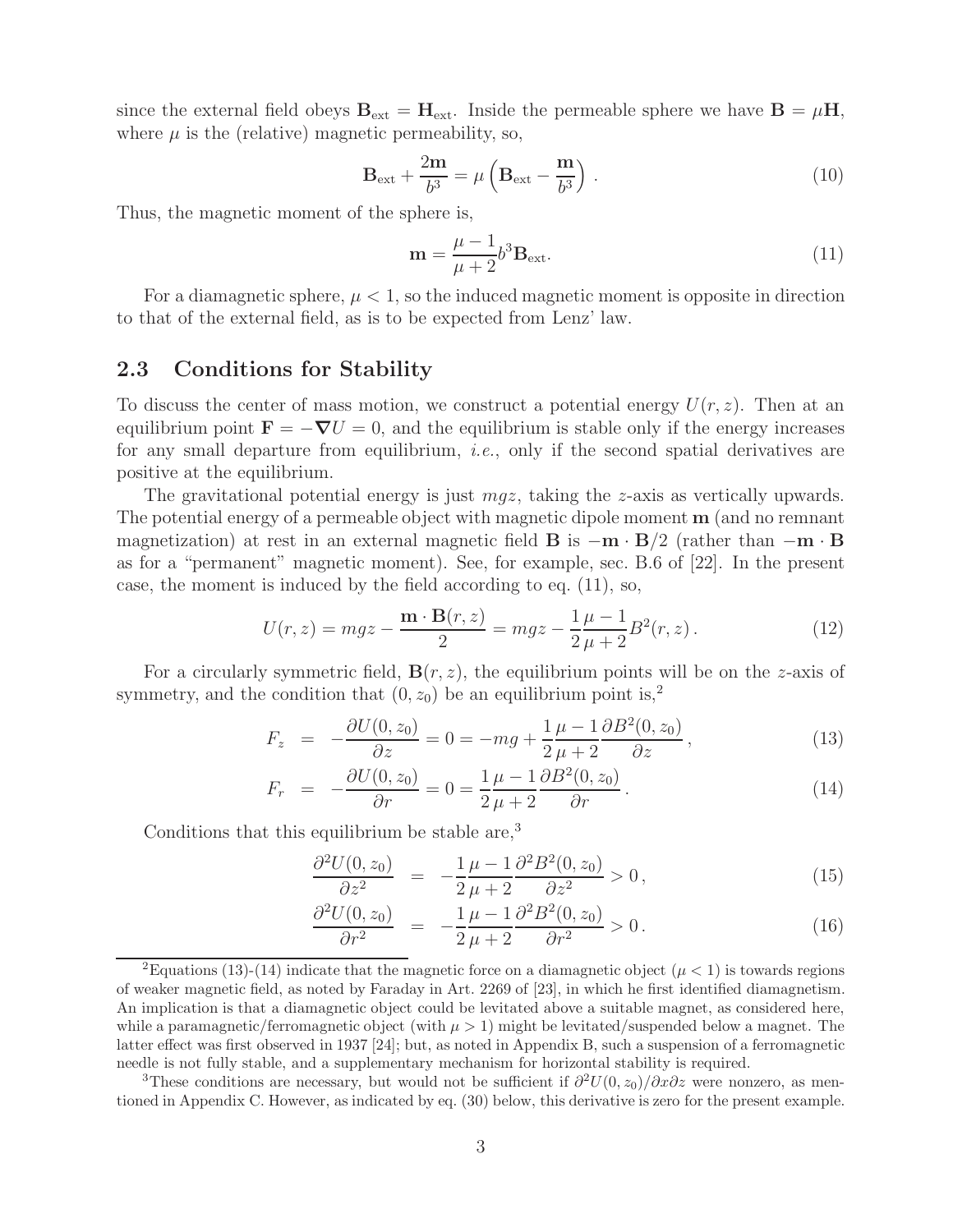Since  $\mu$  < 1 for a diamagnetic sphere, the stability conditions are,

$$
\frac{\partial^2 B^2(0, z_0)}{\partial z^2} > 0, \qquad (17)
$$

$$
\frac{\partial^2 B^2(0, z_0)}{\partial r^2} > 0.
$$
\n(18)

## **2.4 Evaluation of the Field Derivatives**

To complete the problem, we express the magnitude of the field  $B$  in terms of only its  $z$ component,  $B_z(0, z)$  from eq. (2). The approach is to use Maxwell's equations,  $\nabla \cdot \mathbf{B} = 0$ and  $\nabla \times \mathbf{B} = 0$ , to relate  $B_r$  to  $B_z$ . From the above, we see that we will use only the first and second derivatives of  $B$ , so it suffices to use a series expansion to second order in  $r$  and z. Say,

$$
B_z(r, z) = B_0 + B_1(z - z_0) + B_2(z - z_0)^2 + B_3r + B_4r^2 + B_5r(z - z_0),
$$
 (19)

and,

$$
B_r(r, z) = C_0 + C_1(z - z_0) + C_2(z - z_0)^2 + C_3r + C_4r^2 + C_5r(z - z_0).
$$
 (20)

In cylindrical coordinates we have,

$$
\nabla \cdot \mathbf{B} = \frac{1}{r} \frac{\partial r B_r}{\partial r} + \frac{\partial B_z}{\partial z} = 0, \qquad (21)
$$

and,

$$
(\mathbf{\nabla} \times \mathbf{B})_{\phi} = \frac{\partial B_r}{\partial z} - \frac{\partial B_z}{\partial r} = 0.
$$
 (22)

From eq. (21),

$$
\begin{aligned} \left[C_0 + C_1(z - z_0) + C_2(z - z_0)^2\right] / r + \\ 2C_3 + 3C_4r + 2C_5(z - z_0) + \\ B_1 + 2B_2(z - z_0) + B_5r = 0 \,, \end{aligned} \tag{23}
$$

and so,

$$
C_0 = C_1 = C_2 = 0
$$
,  $C_3 = -\frac{B_1}{2}$ ,  $C_4 = -\frac{B_5}{3}$ ,  $C_5 = -B_2$ . (24)

That is,

$$
B_r(r,z) = -\frac{B_1r}{2} - \frac{B_5r^2}{3} - B_2r(z-z_0).
$$
 (25)

Then, from eq.  $(22)$ ,

$$
-B_2r - B_3 - 2B_4r - B_5(z - z_0) = 0,
$$
\n(26)

and hence,

$$
B_3 = B_5 = 0, \quad B_4 = -\frac{B_2}{2}.
$$
\n<sup>(27)</sup>

Altogether,

$$
B_z(r, z) = B_0 + B_1(z - z_0) + B_2(z - z_0)^2 - \frac{B_2r^2}{2},
$$
\n(28)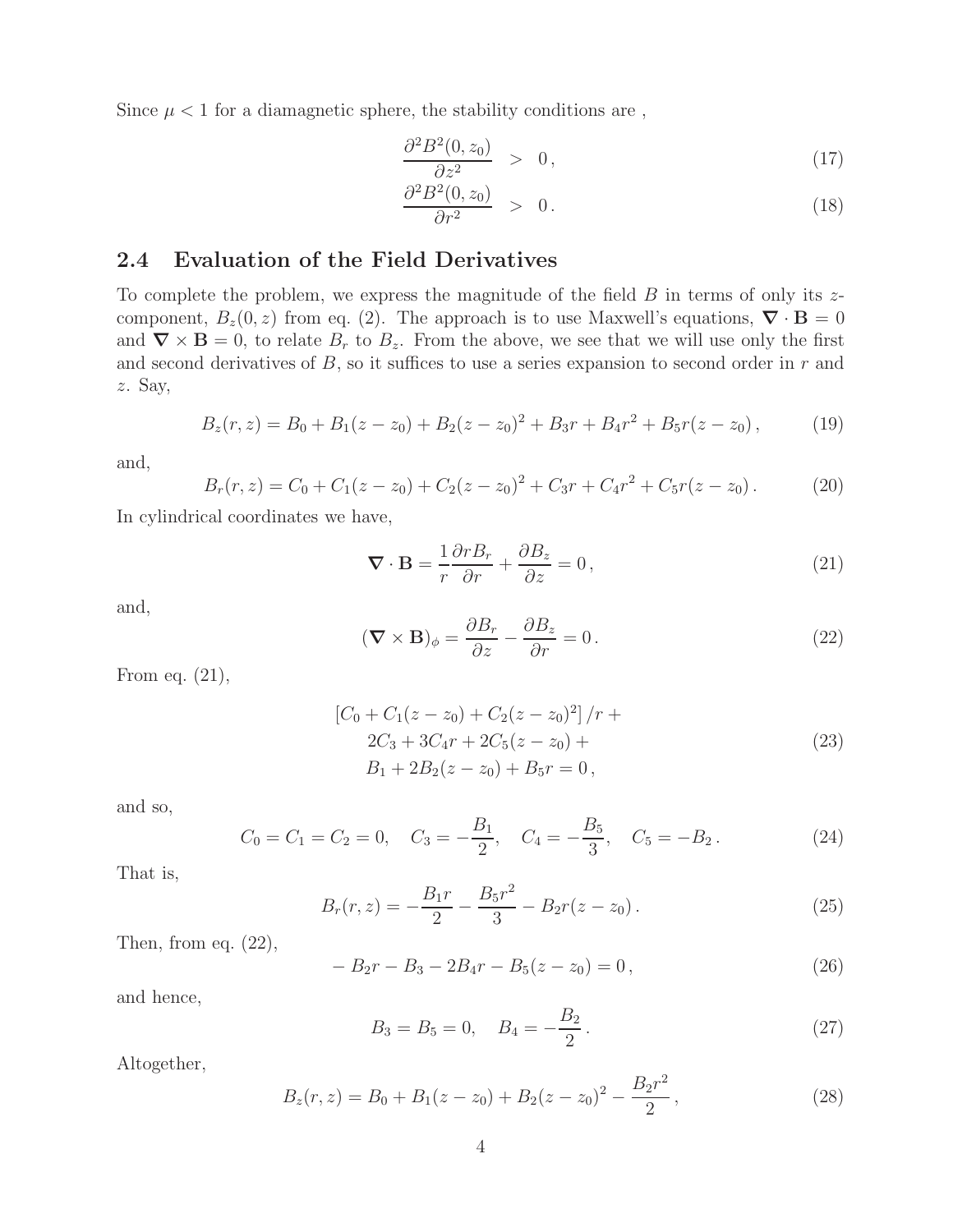and,

$$
B_r(r,z) = -\frac{B_1r}{2} - B_2r(z-z_0),
$$
\n(29)

accurate to second order in  $r$  and  $z$ .

To evaluate the equilibrium conditions  $(13)-(14)$  and the stability conditions  $(17)-(18)$ we need  $B^2$  accurate to second order,

$$
B^2 = B_z^2 + B_r^2 = B_0^2 + 2B_0B_1(z - z_0) + (B_1^2 + 2B_0B_2)(z - z_0)^2 + \left(\frac{B_1^2}{4} - B_0B_2\right)r^2.
$$
 (30)

The axial magnetic field is given by eq. (2),

$$
B_z(0, z) = \frac{2\pi a^2 hM}{(a^2 + z^2)^{3/2}}.
$$
\n(31)

Thus,

$$
B_0 = B_z(0, z_0) = \frac{2\pi a^2 hM}{(a^2 + z_0^2)^{3/2}},
$$
\n(32)

$$
B_1 = \frac{\partial B_z(0, z_0)}{\partial z} = -\frac{6\pi a^2 h M z_0}{(a^2 + z_0^2)^{5/2}},\tag{33}
$$

and,

$$
B_2 = \frac{1}{2} \frac{\partial^2 B_z(0, z_0)}{\partial z^2} = \frac{3\pi a^2 h M (4z_0^2 - a^2)}{(a^2 + z_0^2)^{7/2}}.
$$
\n(34)

The condition (13) for vertical equilibrium is that,

$$
-2mg\frac{\mu+2}{\mu-1} = -\frac{\partial B^2(0, z_0)}{\partial z} = -2B_0B_1 = \frac{24\pi^2 a^4 h^2 M^2 z_0}{(a^2 + z_0^2)^4},\tag{35}
$$

The righthand side of eq. (35) reaches a maximum for  $z_0 = a/\sqrt{7}$ , so vertical equilibrium exists only if,

$$
-mg\frac{\mu+2}{\mu-1} < \frac{1029\sqrt{7}\pi^2h^2M^2}{1024a^3} \,. \tag{36}
$$

When the equilibrium exists, there are always two solutions, one with  $z_0 < a/\sqrt{7}$  and the other with  $z_0 > a/\sqrt{7}$ . We find below that only the solution with  $z_0 > a/\sqrt{7}$  is stable.

The condition (14) for radial equilibrium is trivially satisfied at  $r = 0$ .

The condition (18) that the radial equilibrium be stable is that,

$$
2\frac{\partial^2 B^2(0, z_0)}{\partial z^2} = B_1^2 - 4B_0 B_2 = \frac{12\pi^2 a^4 h^2 M^2 (2a^2 - 5z_0^2)}{(a^2 + z_0^2)^5} > 0,
$$
\n(37)

which requires that  $z_0 < a\sqrt{2/5}$ .

The condition (17) that the vertical equilibrium be stable is that,

$$
\frac{1}{2}\frac{\partial^2 B^2(0, z_0)}{\partial z^2} = B_1^2 + 2B_0 B_2 = \frac{12\pi^2 a^4 h^2 M^2 (7z_0^2 - a^2)}{(a^2 + z_0^2)^5} > 0,
$$
\n(38)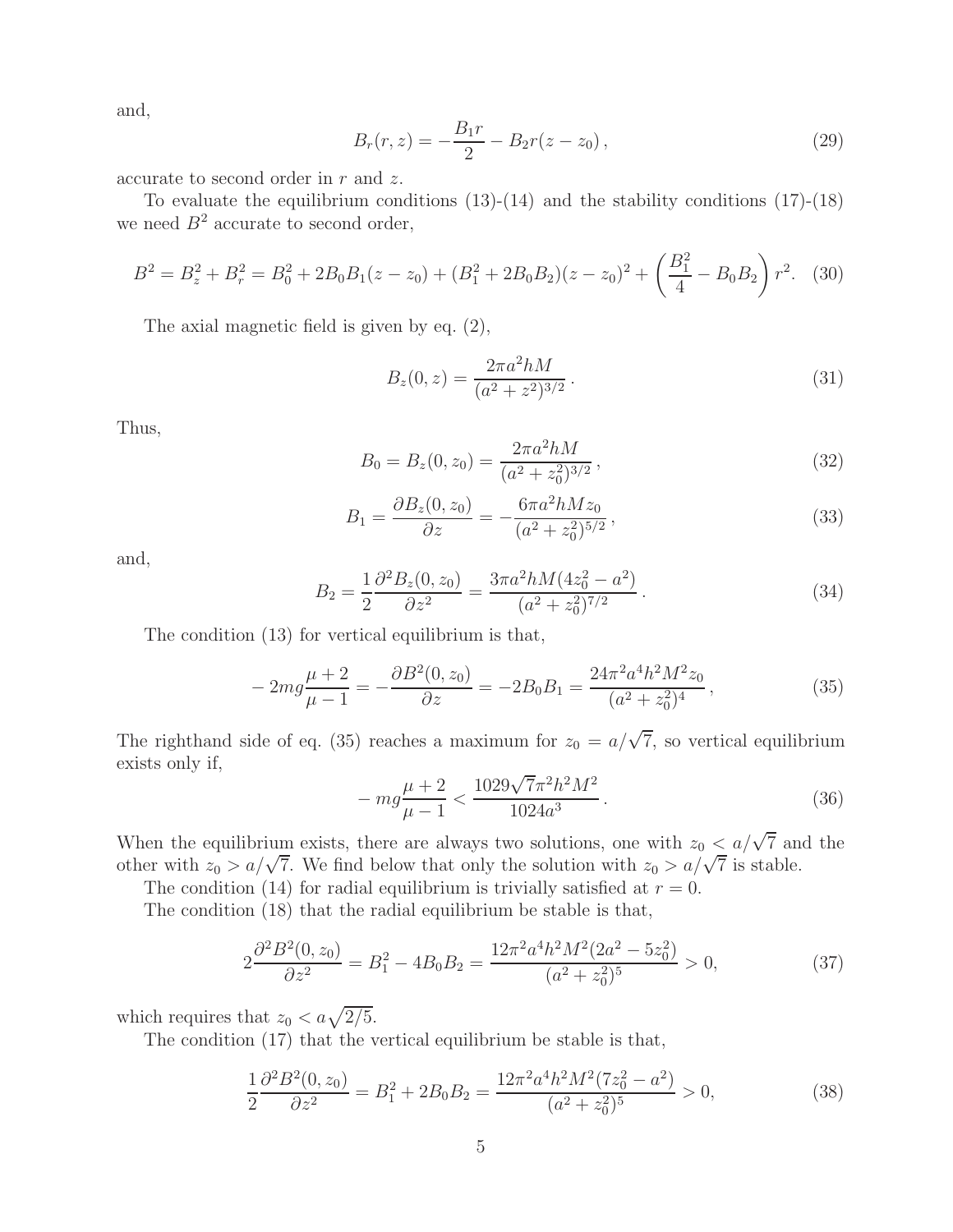which requires that  $z_0 > a/\sqrt{7}$ .

In sum, diamagnetic levitation is possible provided condition  $(36)$  is satisfied.<sup>4</sup> The equilibrium radius is, of course, zero, and the equilibrium height  $z_0$  is given by eq. (35). The equilibrium is stable against both radial and vertical perturbations provided  $a/\sqrt{7}$  =  $0.38a < z_0 < \sqrt{2/5}a = 0.63a$ . Surprisingly, in many cases there are two stable equilibria, one above  $a/\sqrt{3}=0.58a$  and one below.

*We note that as the radius* a *of the magnetized disk goes to zero, the condition (37) for radial stability can no longer be satisfied. That is, the field of the magnetization directly under the diamagnetic sphere forces the sphere away from the axis of that magnetization; the destabilizing effect can be overcome by the field of magnetization at nonzero radius, which forces the sphere back towards the axis of the magnetized disk.*

### **2.5 A Variant**

In the present example, the external magnetic field was provided by a permanently magnetized disk which gives an upward force on a diamagnetic sphere above the disk; gravity provides a downward force, and levitation/trapping is possible at the point where the total force is zero. For large enough radius of the disk the horizontal force restores the diamagnetic sphere to the field axis.

A trapping configuration in which the permanent magnetization lies in a plane has recently been demonstrated in [19]. As shown below, two linear arrays of permanent magnetic dipoles in the horizontal plane provide the external magnetic field.<sup>5</sup>



Trapping in the horizontal  $(x-y)$  plane is provided by the magnetic field, but the field alone does not provide trapping in the vertical  $(z)$  direction, where a combination of gravity and magnetism can give trapping. The latter is a bit subtle, in that the vertical equilibrium point is far enough from the origin that a quadratic approximation to the energy U does not

<sup>&</sup>lt;sup>4</sup>This condition cannot be satisfied for paramagnetic materials ( $\mu > 1$ ), in agreement with the general conclusion of Appendix B.

<sup>&</sup>lt;sup>5</sup>The magnetic field due to a long rong with transverse magnetization is deduced in [20].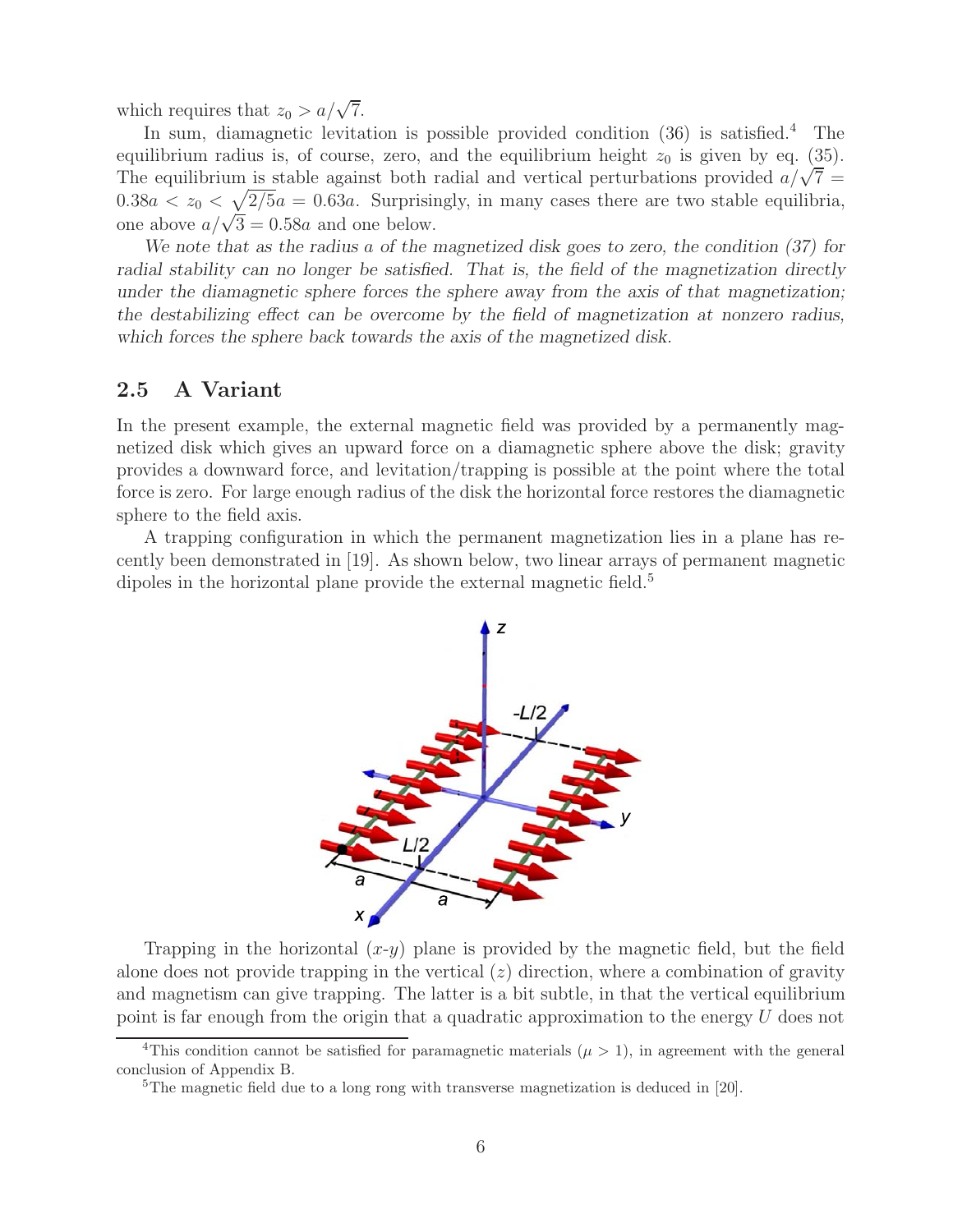suffice. See the Supplementary Material, particularly sec. D, of [19] for details.

## **Appendix A: Earnshaw's Theorem**

In 1839, Earnshaw [21, 25, 26, 27, 28, 29, 30] noted the a stable equilibrium is impossible for an electric charge  $q$  in an external electrostatic field  $\mathbf{E}_{\text{ext}}$  in an otherwise charge-free region. Stability requires a restoring force for any small displacement of the charge from equilibrium (where  $\mathbf{E}_{ext} = 0$ ), *i.e.*,  $\nabla \cdot \mathbf{F} = \nabla \cdot q \mathbf{E}_{ext} < 0$ , but in the otherwise charge-free region  $\nabla \cdot \mathbf{E}_{ext} = 0$ .

This argument appears to hold whether or not the external electric field is static, but a time-dependent electric field would be associated with a magnetic field that exerts additional force on the charge during small displacements from equilibrium, which might result in a stable equilibrium. Hence, Earnshaw's theorem is considered to apply only to static electric fields.

This theorem is often expressed in terms of the electric scalar potential  $V_{\text{ext}}$ , where the static external electric field is related by  $\mathbf{E}_{ext} = -\nabla V_{ext}$ , where in a charge-free region  $\nabla^2 V_{\text{ext}} = 0$ . Then, a requirement for a stable equilibrium is that  $\nabla \cdot \mathbf{F} = -q \nabla^2 V_{\text{ext}} < 0$ , which is not satisfied by  $V_{\text{ext}}$ .

Clearly, Earnshaw's argument also forbids a stable equilibrium for a magnetic charge (monopole)  $p$  in an external, static magnetic field  $\mathbf{B}_{\text{ext}}$  in an otherwise magnetic-charge-free region where  $\nabla \cdot \mathbf{B}_{ext} = 0$ .

# **Appendix B: Braunbek's Extension of Earnshaw's Theorem**

In 1939, Braunbek [31] extended Earnshaw's theorem to include electric and magnetic dipoles, **p** and **m** respectively, as well as dielectric and diamagnetic objects.<sup>6</sup>

The torque  $\mathbf{p} \times \mathbf{E}_{ext}$  (or  $\mathbf{m} \times \mathbf{B}_{ext}$ ) on an electric (or magnetic) dipole in an external electric (or magnetic) field must be zero for equilibrium, so again the external field is zero at a possible equilibrium point. The force on an electric dipole in a static electric field is  $\mathbf{F} = (\mathbf{p} \cdot \nabla) \mathbf{E}_{ext} = \nabla (\mathbf{p} \cdot \mathbf{E}_{ext}),$  so for small displacements of a dipole of fixed magnitude in which no rotation occurs,  $\nabla \cdot \mathbf{F} = \nabla^2 (\mathbf{p} \cdot \mathbf{E}_{ext}) = \mathbf{p} \cdot \nabla^2 \mathbf{E}_{ext} = 0$ , and the equilibrium is not stable.

We also consider a small object made of a linear dielectric material with (constant) relative permittivity  $\epsilon$ , for which its electric dipole momentum is  $\mathbf{p} = (\epsilon - 1)\mathbf{E}_{ext}/4\pi$  in Gaussian units. Then,  $\nabla \cdot \mathbf{F} = \nabla^2 (\mathbf{p} \cdot \mathbf{E}_{ext}) = (\epsilon - 1) \nabla^2 E_{ext}^2 / 4\pi$ . At a point where  $\nabla^2 V_{ext} = 0$ ,  $\nabla^2 E_{\text{ext}}^2 = 2(\partial_i E_j)(\partial_i E_j) - 2(\mathbf{E}_{\text{ext}} \cdot \nabla)\nabla^2 V_{\text{ext}} \geq 0$ , and stable equilibrium  $(\nabla \cdot \mathbf{F} < 0)$  could be possible if  $\epsilon < 1$ . This is not the case for ordinary materials (and for static fields), so it is generally considered that there is no stable equilibrium for a dielectric object in a static electric field.<sup>7</sup>

 ${}^{6}$ See also sec. 2 of [17].

<sup>&</sup>lt;sup>7</sup>Artifical dielectrics [32] (now called metamaterials) exist with  $\epsilon(\omega)$  < 1, and more particularly with  $\epsilon(\omega) < 0$ , but only for wave fields (angular frequency  $\omega > 0$ ). Such artificial dielectrics do not constitute an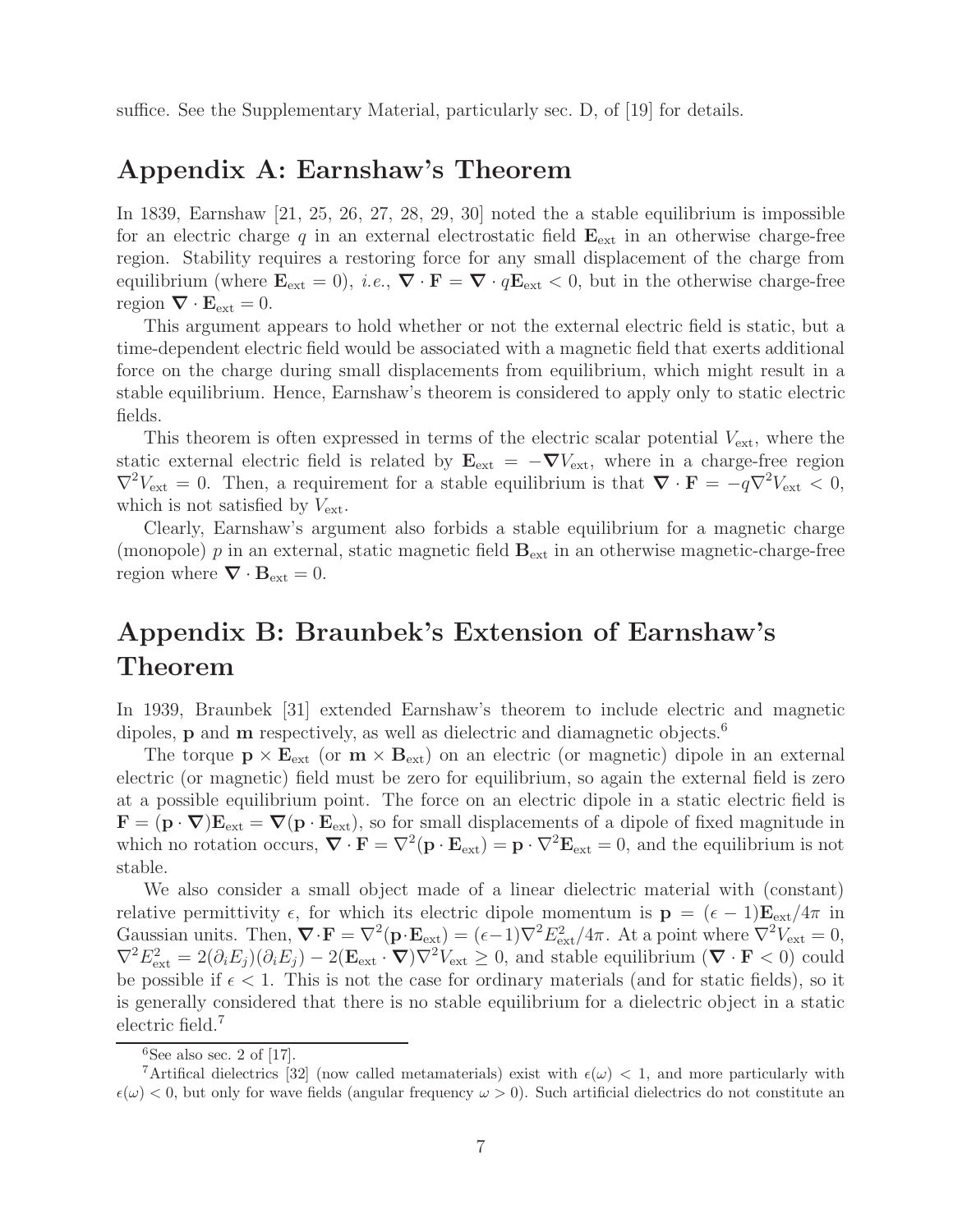However, when we turn to magnetic materials of relative permeability  $\mu$ , a requirement for stability of a small object at a point where  $\mathbf{B}_{ext} = 0$  is that  $\mathbf{\nabla} \cdot \mathbf{F} = (\mu - 1)\nabla^2 B_{ext}^2/4\pi < 0$ , which can be satisfied for magnetic fields with appropriate spatial variation and diamagnetic materials ( $\mu < 1$ ), although not for paramagnetic/ferromagnetic materials ( $\mu > 1$ ).<sup>8</sup>

## **Appendix C: Stability Requirement Based on Energy**

When a system can be described by a (potential) "energy"  $U(\mathbf{x})$ , with "force"  $\mathbf{F} = -\nabla U$ , an equilibrium point  $\mathbf{x}_e$  where  $\mathbf{F} = 0$  is stable against small displacements from equilibrium if the energy U is a local minimum at  $\mathbf{x}_e$ <sup>9</sup>.

A requirement for stability against small displacements in coordinate  $x_i$  is that  $\partial^2 U(\mathbf{x}_e)/\partial x_i^2 > 0$ 0. If  $\nabla^2 U = \sum_i \frac{\partial^2 U}{\partial x_i^2} = 0$ , then stability is not possible, which is Earnshaw's theorem.

The requirement for stability against small displacements in any direction from an equilibrium point is that the eigenvalues of the Jacobian matrix,  $J_{ij} = \frac{\partial^2 U(\mathbf{x}_e)}{\partial x_i \partial x_j}$ , at the equilibrium point all have positive real parts.

If the Jacobian matrix is diagonal (as in the present problem), its eigenvalues are the diagonal elements  $\partial^2 U/\partial x_i^2$ , and the general criterion for stability reduces to the simpler case that  $\partial^2 U(\mathbf{x}_e)/\partial x_i^2 > 0$  for each coordinate  $x_i$ .

*If the (symmetric) Jacobian matrix is not diagonal, there exists a coordinate rotation* about the point  $\mathbf{x}_e$  to a set of coordinates  $\mathbf{x}'$  for which the Jacobian matrix is diagonal at *the equilibrium point, with eigenvalues*  $\partial^2 U(\mathbf{x}'_e)/\partial x'^2$  *that must all be positive for stability. And, the eigenvalues of the Jacobian matrix are invariant under this rotation.*

## **References**

- [1] W. Thomson, *On the Forces Experienced by Small Spheres under Magnetic Influence; and on Some of the Phenomena Presented by Diamagnetic Substances*, Camb. Dublin Math. J. **2**, 230 (1847), http://kirkmcd.princeton.edu/examples/EM/thomson\_cdmj\_2\_230\_47.pdf
- [2] W. Thomson, *Remarks on the Forces experienced by inductively Magnetized Ferromagnetic or Diamagnetic Non-crystalline Substances*, Phil. Mag. **37**, 241 (1850), http://kirkmcd.princeton.edu/examples/EM/thomson\_pm\_37\_241\_50.pdf
- [3] W. Braunbek, *Freies Schweben diamagnetischer K¨orper im Magnetfeld*, Z. Phys. **112**,  $764\ (1939),$  http://kirkmcd.princeton.edu/examples/EM/braunbek\_zp\_112\_764\_39.pdf
- [4] A.H. Boerdijk, *Technical Aspects of Levitation*, Philips Res. Rep. **11**, 45 (1956), http://kirkmcd.princeton.edu/examples/EM/boerdijk\_prr\_11\_45\_56.pdf
- [5] A.H. Boerdijk, *Levitation by static magnetic fields*, Philips Tech. Rev. **18**, 125 (1957), http://kirkmcd.princeton.edu/examples/EM/boerdijk\_ptr\_18\_125\_57.pdf

exception to the Braunbek/Earnshaw's theorem for small homogeneous objects in static fields.

<sup>8</sup>Ferromagnetic materials can be levitated in a time-dependent magnetic field [24, 33, 34].

<sup>9</sup>This criterion for stability was given by Lagrange, and notably elaborated upon by Lyapunov [35].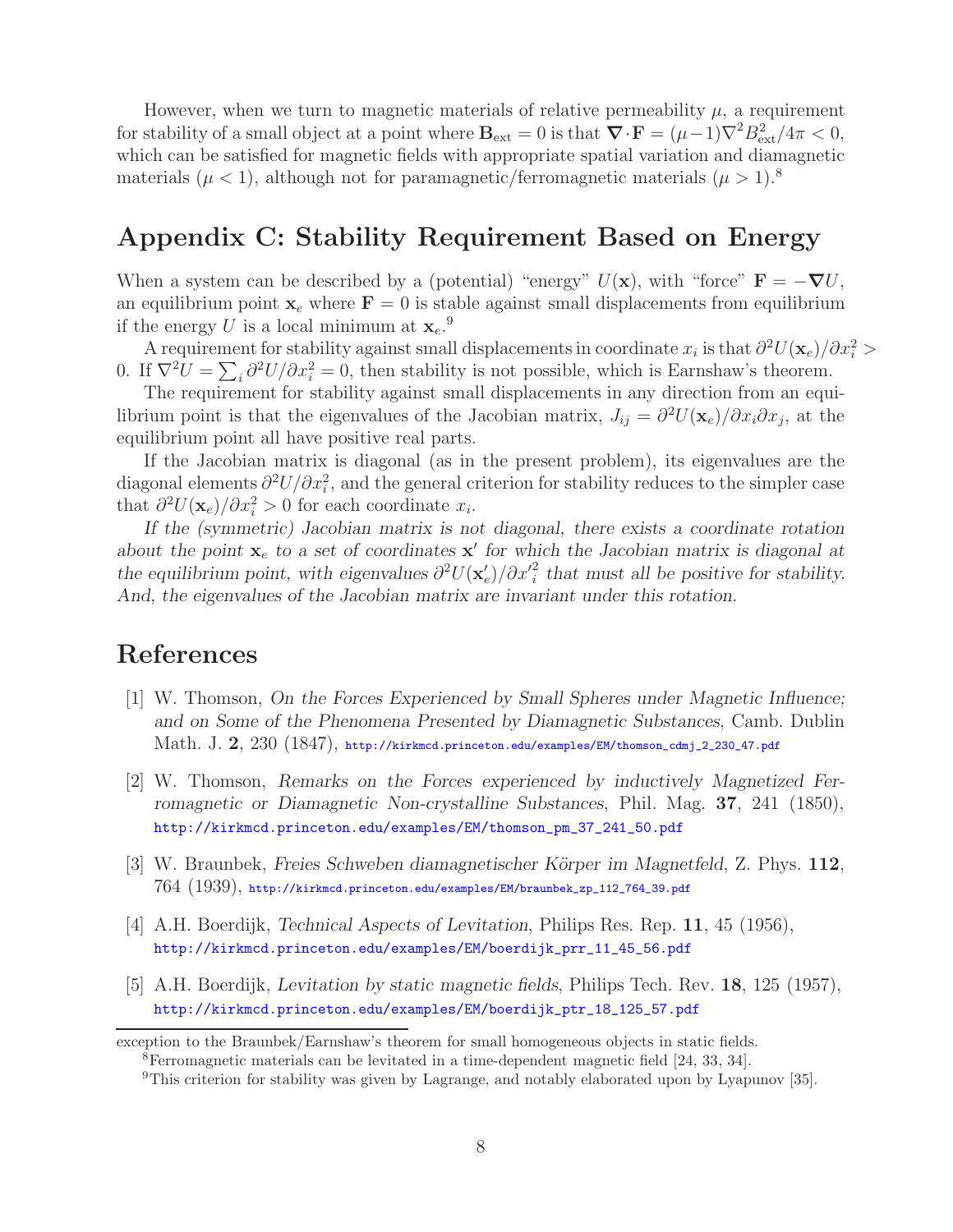- [6] V. Arkadjev, *Hovering of a Magnet over a Superconductor*, J. Phys. (USSR) **9**, 148  $(1945)$ , http://kirkmcd.princeton.edu/examples/EM/arkadjev\_jpussr\_9\_148\_45.pdf
- [7] V. Arkadiev, *A Floating Magnet*, Nature **160**, 30 (1947), http://kirkmcd.princeton.edu/examples/EM/arkadiev\_nature\_160\_30\_47.pdf
- [8] The Levitron<sup>TM</sup> is marketed by Fascinations Inc, 19224 Des Moines Way South, Suite 100, Seattle, WA 98148, http://www.levitron.com
- [9] M. and K. Sherlock, *The Hidden History of the Levitron*, http://www.amasci.com/maglev/lev/expose.html
- [10] M.V. Berry, *The Levitron*TM*: an adiabatic trap for spins*, Proc. Roy. Soc. London A **452**, 1207 (1996), http://kirkmcd.princeton.edu/examples/EM/berry\_prsla\_452\_1207\_96.pdf
- [11] M.D. Simon, L.O. Heflinger and S.L. Ridgway, *Spin stabilized magnetic levitation*, Am. J. Phys. **65**, 286 (1997), http://www.physics.ucla.edu/marty/levitron/ http://kirkmcd.princeton.edu/examples/EM/simon\_ajp\_65\_286\_97.pdf
- [12] K.T. McDonald, *The Levitron*<sup>TM</sup> (April 4, 1997), http://kirkmcd.princeton.edu/examples/levitron.pdf
- [13] M.V. Berry and A.K. Geim, *Of flying frogs and levitrons*, Eur. J. Phys. **18**, 307 (1997), http://kirkmcd.princeton.edu/examples/EM/berry\_ejp\_18\_307\_97.pdf See also, http://www.phy.bris.ac.uk/people/Berry\_mv/igberry.html
- [14] A.K. Geim *et al.*, *Magnet levitation at your fingertips*, Nature **400**, 323 (1999), http://kirkmcd.princeton.edu/examples/EM/geim\_nature\_400\_323\_99.pdf
- [15] M.D. Simon and A.K. Geim, *Diamagnetic levitation: Flying frogs and floating magnets*, J. Appl. Phys. **87**, 6200 (2000), http://kirkmcd.princeton.edu/examples/EM/simon\_jap\_87\_6200\_00.pdf
- [16] E.C. Okress *et al.*, *Electromagnetic Levitation of Solid and Molten Metals* , J. Appl. Phys. **23**, 545 (1952), http://kirkmcd.princeton.edu/examples/EM/okress\_jap\_23\_545\_52.pdf
- [17] B.V. Jayawant, *Electromagnetic suspension and levitation*, Rep. Prog. Phys. **44**, 411 (1981), http://kirkmcd.princeton.edu/examples/EM/jayawant\_rpp\_44\_411\_81.pdf
- [18] E.H. Brandt, *Levitation in Physics*, Science **243**, 349 (1989), http://kirkmcd.princeton.edu/examples/EM/brandt\_science\_243\_349\_89.pdf
- [19] O. Gunawan, Y. Virgus and K.-F. Tai, *A parallel dipole line system*, Appl. Phys. Lett. **106**, 062407 (2015), http://kirkmcd.princeton.edu/examples/EM/gunawan\_apl\_106\_062407\_15.pdf
- [20] K.T. McDonald, *Long Rod with Uniform Magnetization Transverse to its Axis* (Nov. 3, 1999), http://kirkmcd.princeton.edu/examples/magrod.pdf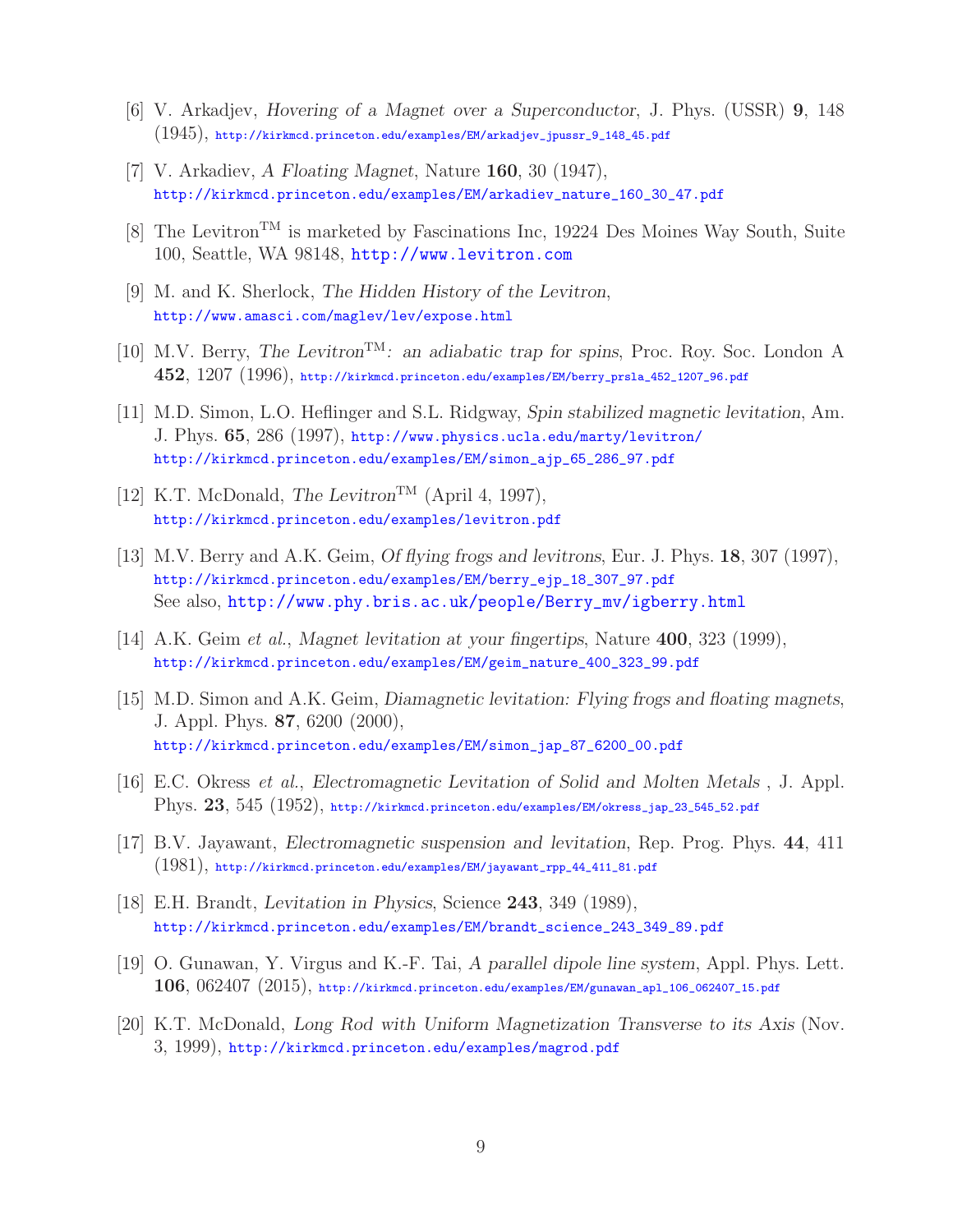- [21] S. Earnshaw, *On the Nature of the Molecular Forces which regulate the Constitution of the Luminiferous Ether*, Trans. Camb. Phil. Soc. **7**, 97 (1842), http://kirkmcd.princeton.edu/examples/EM/earnshaw\_tcps\_7\_97\_39.pdf
- [22] F.J. Castro Paredes and K.T. McDonald, *A Paradox Concerning the Energy of a Dipole in a Uniform External Field* (May 3, 2004), http://kirkmcd.princeton.edu/examples/dipoleparadox.pdf
- [23] M. Faraday, *Experimental Researches in Electricity.—Twentieth Series*, Phil. Trans. Roy. Soc. London **136**, 21 (1846), http://kirkmcd.princeton.edu/examples/EM/faraday\_ptrsl\_136\_21\_46.pdf
- [24] F.T. Holmes, *Axial Magnetic Suspensions*, Rev. Sci. Instr. **8**, 444 (1937), http://kirkmcd.princeton.edu/examples/EM/holmes\_rsi\_8\_444\_37.pdf
- [25] W. Thomson, *Demonstration of a Fundamental Proposition in the Mechanical Theory of Electricity*, Camb. Dublin Math. J. **4**, 223 (1845), http://kirkmcd.princeton.edu/examples/EM/thomson\_cmj\_4\_223\_45.pdf
- [26] J.C. Maxwell, *A Treatise on Electricity and Magnetism*, 3rd ed., vol. I, Art. 116 (Clarendon Press, 1904), http://kirkmcd.princeton.edu/examples/EM/maxwell\_treatise\_v1\_04.pdf
- [27] Lord Kelvin and P.G. Tait, *Treatise on Natural Philosophy*, Part II, p. 50 (Cambridge U. Press, 1903), http://kirkmcd.princeton.edu/examples/mechanics/thomson\_tait\_treatise\_v2.pdf
- [28] L. Tonks, *Notes on Earnshaw's Theorem*, Elec. Eng. **69**, 118 (1940), http://kirkmcd.princeton.edu/examples/EM/tonks\_ee\_59\_118\_40.pdf
- [29] W.T. Scott, *Who was Earnshaw?* Am. J. Phys. **27**, 418 (1959), http://kirkmcd.princeton.edu/examples/EM/scott\_ajp\_27\_418\_59.pdf
- [30] R. Bassani, *Earnshaw (1805-1888) and Passive Magnetic Levitation*, Meccanica **41**, 375  $(2006)$ , http://kirkmcd.princeton.edu/examples/EM/bassani\_meccanica\_41\_375\_06.pdf
- [31] W. Braunbek, *Freischwebende K¨orper im elektrischen und magnetischen Feld*, Z. Phys. **112**, 753 (1939), http://kirkmcd.princeton.edu/examples/EM/braunbek\_zp\_112\_753\_39.pdf
- [32] J. Brown, *Artifical Dielectrics Having Refractive Indices Less Than Unity*, Proc. IEE **100**, 51 (1953), http://kirkmcd.princeton.edu/examples/EM/brown\_piee\_100\_51\_53.pdf
- [33] W. Kemper, *Schwebende Aufhängung durch elektromagnetische Kräfte: eine M¨oglichkeit f¨ur eine grunds¨atzlich neue Fortbewegungsart*, Elek. Z. **59**, 391 (1938), http://kirkmcd.princeton.edu/examples/EM/kemper\_ez\_59\_391\_38.pdf
- [34] B.D. Bedford, L.H.B. Peer and L. Tonks, *The Electromagnetic Levitator*, Gen. Elec. Rev. **42**, 246 (1939), http://kirkmcd.princeton.edu/examples/EM/bedford\_ger\_42\_246\_39.pdf